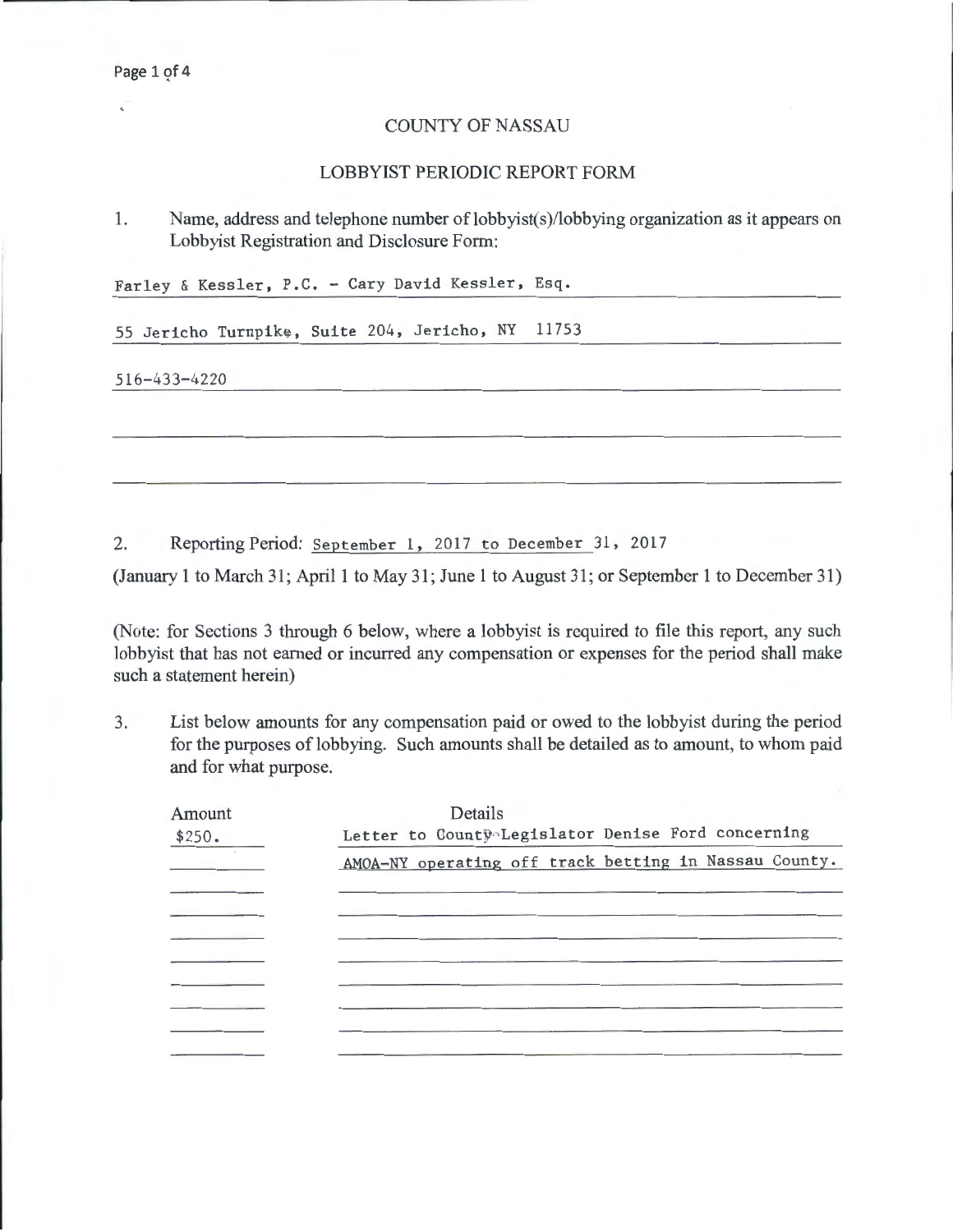4. List below the cumulative total amounts earned to date for lobbying year:

\$1,000.

5. List below amounts for any expenses expended or incurred by the lobbyist during the period for the purposes of lobbying. Such amounts shall be detailed as to amount, to whom paid and for what purpose.

| Amount    | Details |  |
|-----------|---------|--|
| _________ | $\sim$  |  |
|           |         |  |
|           |         |  |
|           |         |  |
|           |         |  |
|           |         |  |
|           |         |  |

- 6. List below the cumulative total amounts expended to date for lobbying year:
	- \$0.

(In lieu of completing 7 through 10 below, you may attach a copy of your Lobbyist Registration and Disclosure Form, provided the information has not changed.)

7. List whether and where the lobbyist(s)/lobbying organization is registered as a lobbyist (e.g. Nassau County, New York State):

New York State

New York City

8. Name, address and telephone number of client(s) by whom, or on whose behalf, the lobbyist is retained, employed or designated.

```
AMOA-NY Amusement and Music Owners Associatin of New York, Inc. 
c/o Kenneth Goldberg, President 
72810 51st Road 
Woodside, New York 11377 
718-565-1233
```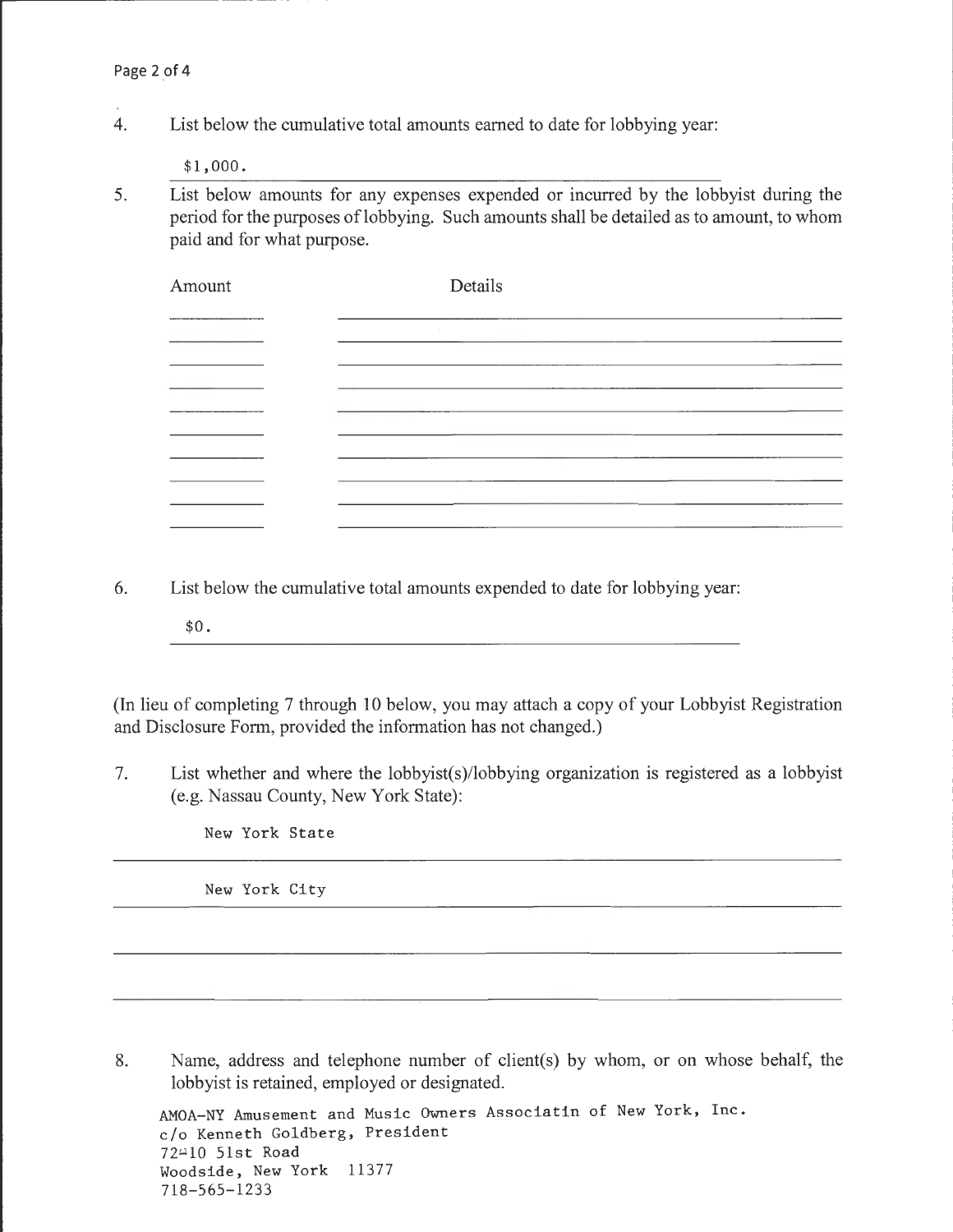| the contract of the company of the contract of the contract of the contract of<br>$\begin{tabular}{ccccccccc} \multicolumn{2}{c }{\textbf{}} & \multicolumn{2}{c }{\textbf{}} & \multicolumn{2}{c }{\textbf{}} \\ \multicolumn{2}{c }{\textbf{}} & \multicolumn{2}{c }{\textbf{}} & \multicolumn{2}{c }{\textbf{}} \\ \multicolumn{2}{c }{\textbf{}} & \multicolumn{2}{c }{\textbf{}} & \multicolumn{2}{c }{\textbf{}} \\ \multicolumn{2}{c }{\textbf{}} & \multicolumn{2}{c }{\textbf{}} & \multicolumn{2}{c }{\textbf{}} \\ \multicolumn{2}{c }{\textbf{}} & \mult$ |                                                                                                                                                                                                                                      |  |
|-----------------------------------------------------------------------------------------------------------------------------------------------------------------------------------------------------------------------------------------------------------------------------------------------------------------------------------------------------------------------------------------------------------------------------------------------------------------------------------------------------------------------------------------------------------------------|--------------------------------------------------------------------------------------------------------------------------------------------------------------------------------------------------------------------------------------|--|
|                                                                                                                                                                                                                                                                                                                                                                                                                                                                                                                                                                       |                                                                                                                                                                                                                                      |  |
|                                                                                                                                                                                                                                                                                                                                                                                                                                                                                                                                                                       |                                                                                                                                                                                                                                      |  |
|                                                                                                                                                                                                                                                                                                                                                                                                                                                                                                                                                                       | <u> Alban Alban (Alban Alban Alban Alban Alban Alban Alban Alban Alban Alban Alban Alban Alban Alban Alban Alban Alban Alban Alban Alban Alban Alban Alban Alban Alban Alban Alban Alban Alban Alban Alban Alban Alban Alban Alb</u> |  |
|                                                                                                                                                                                                                                                                                                                                                                                                                                                                                                                                                                       |                                                                                                                                                                                                                                      |  |
|                                                                                                                                                                                                                                                                                                                                                                                                                                                                                                                                                                       |                                                                                                                                                                                                                                      |  |
|                                                                                                                                                                                                                                                                                                                                                                                                                                                                                                                                                                       |                                                                                                                                                                                                                                      |  |
|                                                                                                                                                                                                                                                                                                                                                                                                                                                                                                                                                                       |                                                                                                                                                                                                                                      |  |
|                                                                                                                                                                                                                                                                                                                                                                                                                                                                                                                                                                       |                                                                                                                                                                                                                                      |  |
|                                                                                                                                                                                                                                                                                                                                                                                                                                                                                                                                                                       |                                                                                                                                                                                                                                      |  |
|                                                                                                                                                                                                                                                                                                                                                                                                                                                                                                                                                                       |                                                                                                                                                                                                                                      |  |
|                                                                                                                                                                                                                                                                                                                                                                                                                                                                                                                                                                       |                                                                                                                                                                                                                                      |  |

9. Describe lobbying activity conducted, or to be conducted, in Nassau County, and identify client(s) for each activity listed, during the Reporting Period.

Mail letter to County Legislator Denise Fordeconcerning AMOA-NY operating

off track betting in Nassau County.

10. The name of persons, organizations or governmental entities before whom the lobbyist has lobbied during the period.

County Legislator Denise Ford.